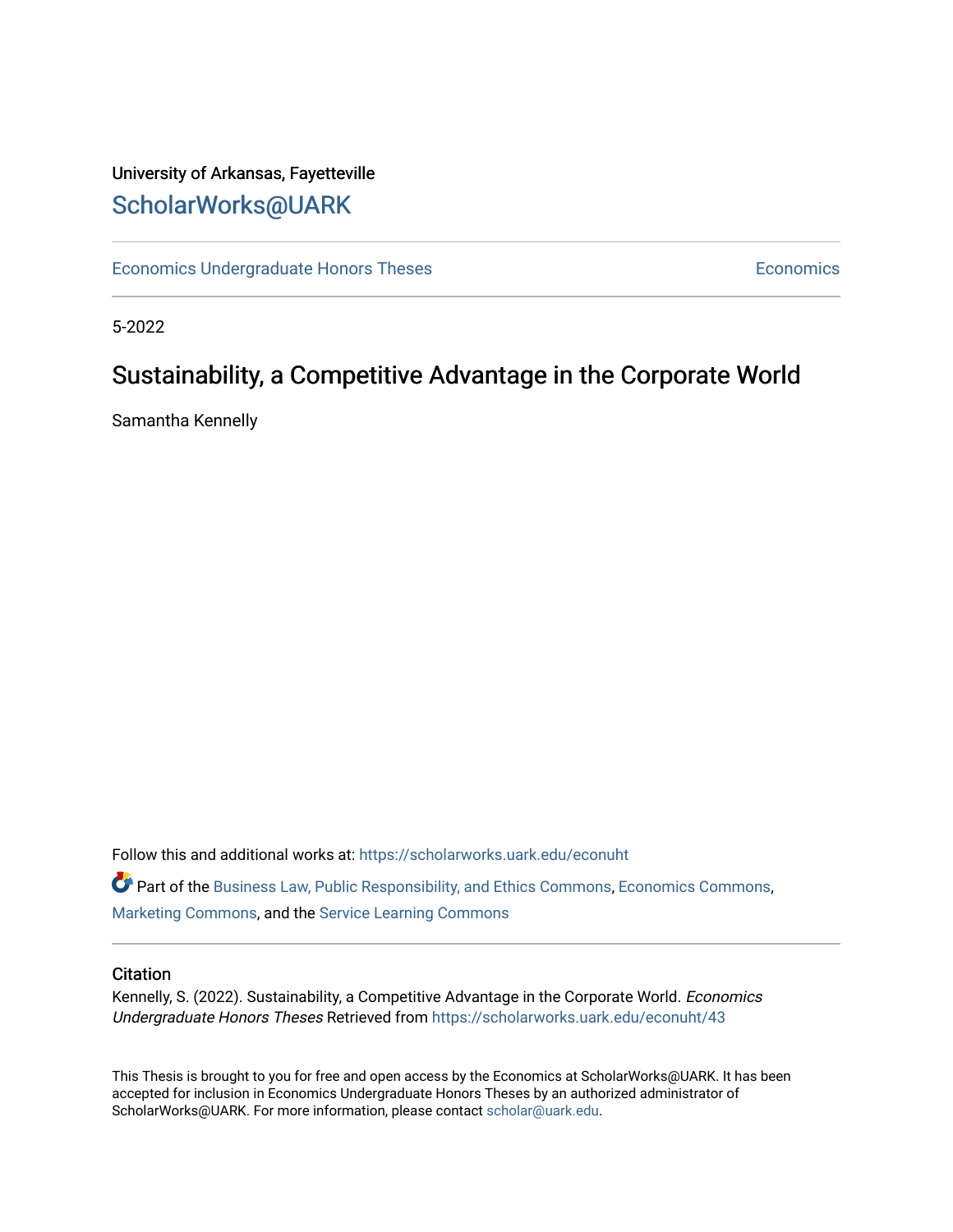**Sustainability, a Competitive Advantage in the Corporate World**

**by**

**Samantha Kennelly**

**Advisor: Shaughan Sparks Cummings**

**An Honors Thesis in partial fulfillment of the requirements for the degree Bachelor of Science in Business Administration in Business Economics.**

> **Sam M. Walton College of Business University of Arkansas Fayetteville, Arkansas**

> > **May 14, 2022**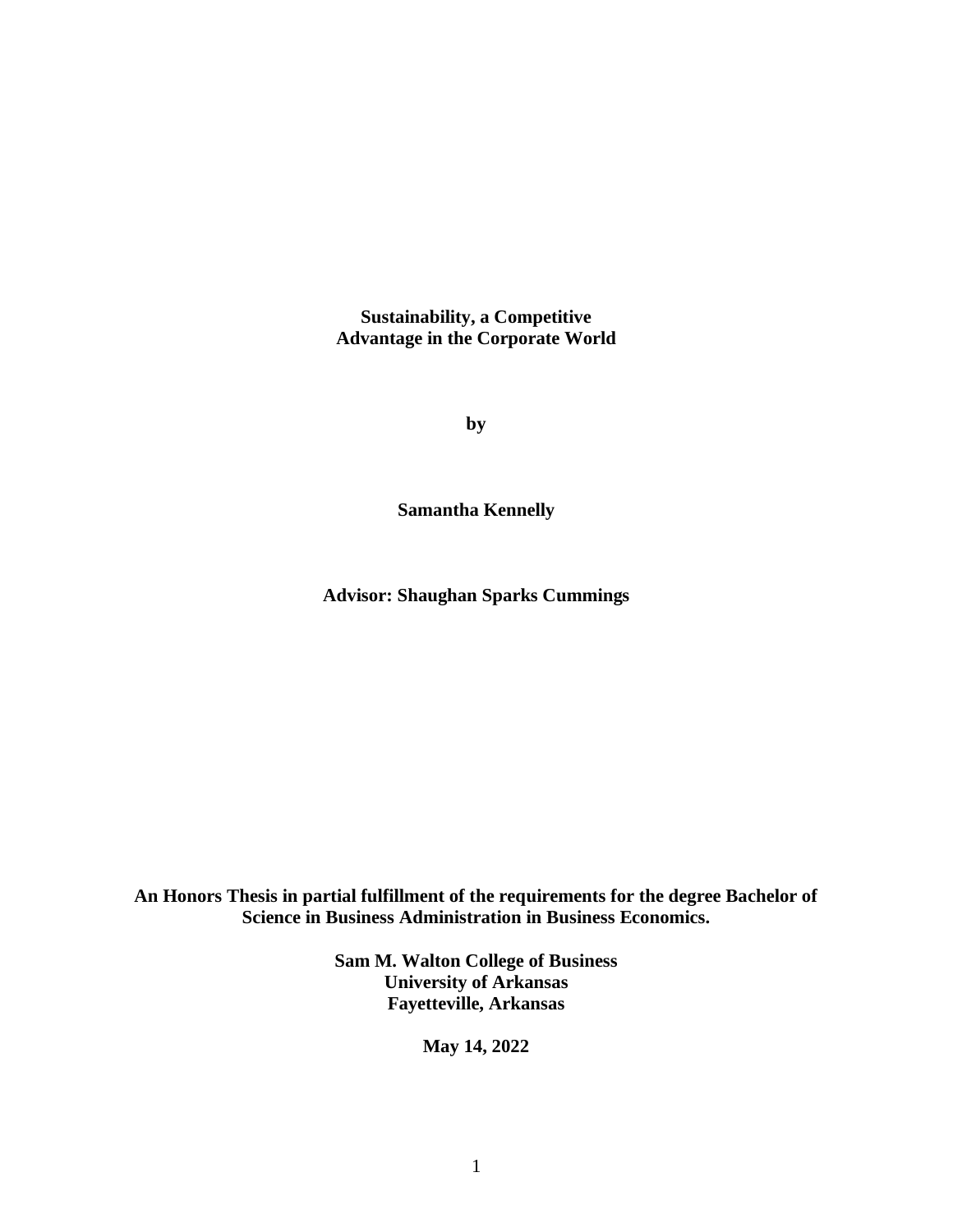## **I. Introduction**

Technology, the media, and the expanding body of research surrounding ocean sustainability demonstrate the threat that plastic debris imposes on the ocean ecosystems and humans. Every year corporations manufacture "over 300 million tons of plastic," and "at least 14 million tons end up in our oceans [per] year" (*Marine Plastic Pollution*, 2021). Researchers have labeled them as a major threat for various reasons, some of which are; they transport invasive species, the potential internal and external injuries to wildlife that impair mobility and lead to death, as well as "ingestion, [starvation], suffocation, and entanglement" (*Marine Plastic Pollution*, 2021). However, plastic debris does not only affect wildlife; research shows that plastics are in our foods and beverages (*Marine Plastic Pollution*, 2021; Royte, 2021). With the research and consequences of marine plastic debris becoming more apparent to the public, people worldwide are attempting to adopt environmentally friendly practices. Lastly, people are calling for action and are pressuring major corporations to alter their blueprints with innovative products and non-harmful methods to deliver goods.

The aim of this paper is to provide an in-depth analysis of the relationship between corporate social responsibility, consumer desires, and sustainability as a competitive advantage. Corporate social responsibility means that businesses mitigate their environmental impact by being ethically, environmentally, and philanthropically responsible. It also refers to corporate behavior that advances social well-being while going beyond what is required by the law (Kang et al., 2016, p. 59). Through my analysis of corporate social responsibility as a competitive advantage, I postulate that many corporations see the demand for more sustainable and ecofriendly goods by consumers as a new way to gain consumers' favor and have an edge over competitors. I argue this because, in a 2017 study, by Cone Communication, of one thousand individuals pertaining to corporate social responsibility, "87% [of the participants] would buy a product with a social and environmental benefit if given the opportunity" (*2017 Cone Communications CSR Study*, 2017; Butler, 2018). While the sample population is small, I aim to prove that this reflects a growing population of individuals who want to mitigate their carbon footprint, use sustainable products, and purchase from corporations that aim to be environmentally friendly.

This paper will first discuss how corporations and consumers have created environmental problems. I will define microplastics and marine plastics and discuss their impact on the environment and public concern. Next, I will explain what corporations are doing through research and development to either or both mitigate their overall environmental impact and reduce plastic use. Then I will analyze public opinion surrounding sustainable goods, the cost of sustainability efforts made by firms, and the cost of corporate social responsibility. In bringing forth the research above, I aim to provide the groundwork necessary to substantiate my claim that corporations, like Adidas, have recognized consumer demand for more sustainable goods as a way to gain a competitive edge.

## **II. Literature Review**

### *The effect of microplastics*

Historically, corporate interests have trumped environmental interests; firms saw the earth as both a raw materials treasury and trashcan for their waste (Rome, 2020, p. 409). Corporations rarely considered the environmental impact of their actions, they viewed public interest and concern for the environment as temporary trends, and when faced with protest by the public, corporations were quick to retort that "environmental degradation was the price of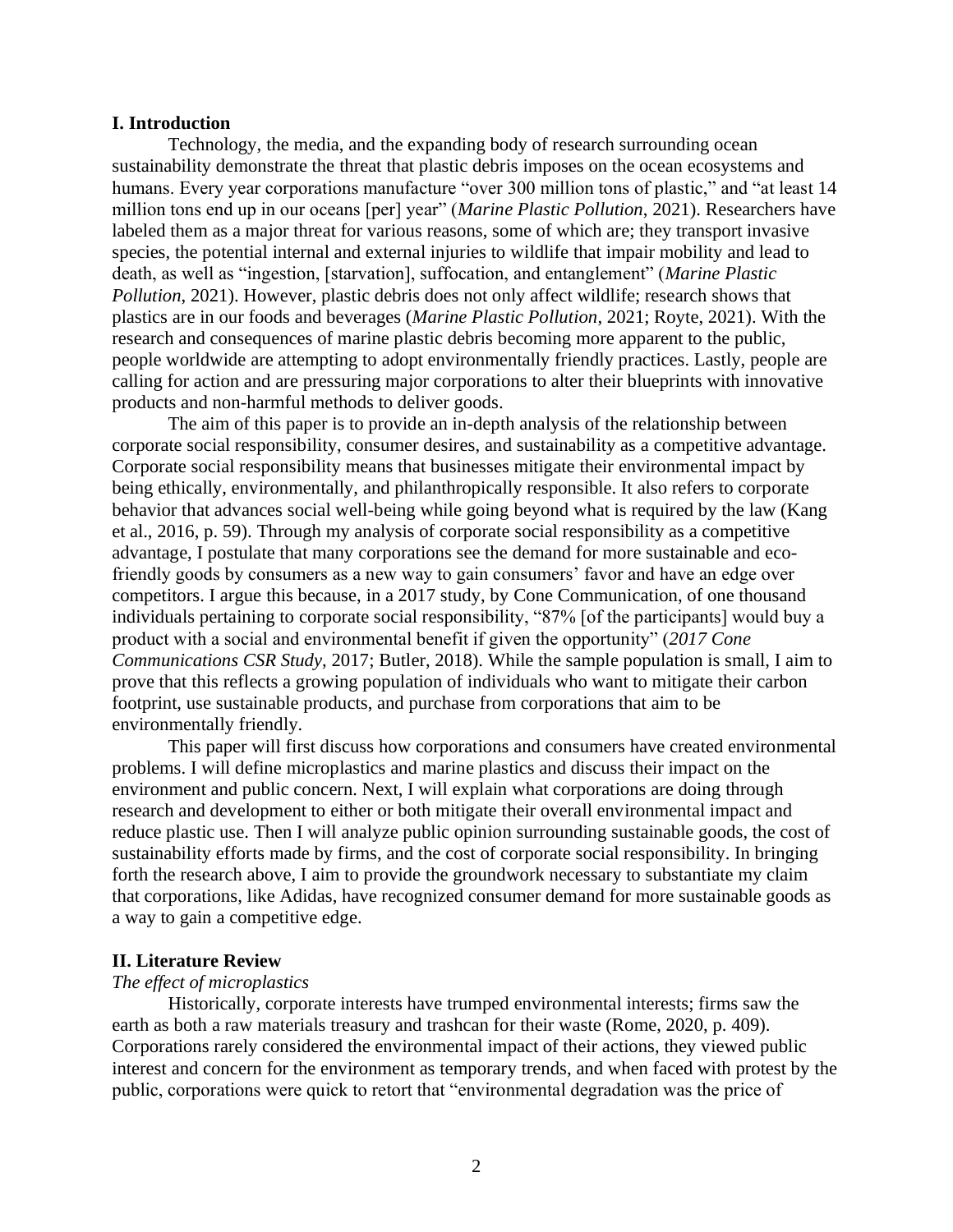progress" (Rome, 2020, p. 409). Moreover, firms have continuously claimed that the cost of implementing sustainable practices would be more than the potential benefits while adding the potential difficulties that come from switching to and integrating sustainable practices into the business operations and strategies (Frazee, 2019; Whelan & Fink, 2016). When companies incur these higher costs due to sustainability efforts, they argue that executives have to either pass the expense along to the customer through product price increases or undertake the cost as a company expense; however, both can potentially lose profit margins and revenue (Joseph, 2019).

We live in a consumer society, "a society in which a large part of people's sense of identity and meaning is achieved through the purchase and use of consumer goods and services," and our society values and encourages mass consumption (Mihajlović, 2020, p. 2; Roach et al., n.d., p. 13). While evolving, the currently established consumption behavior does not promote sustainability, and corporations' utilization of planned obsolescence compels consumers to continuously buy more products (Hirsh, 2021; Mihajlović, 2020, p. 2). Planned obsolescence means corporations manufacture goods specifically to have short-life cycles while selling at a price that encourages buying a new product instead of repairing it (Hirsh, 2021.; Mihajlović, 2020, p.2). Unfortunately, planned obsolescence results in large amounts of plastic waste that ends up in our oceans (Hirsh, 2021). Therefore, society cannot solely blame corporations; consumers are also culpable for the degradation of our ecosystems, and they too have work to find ways to combat the marine plastics pollution.

Additionally, both corporations and consumers are guilty of using the five neutralization techniques developed by criminologists Sykes and Matza, and other subsequent neutralization techniques, to justify their non-eco-friendly behavior (Gruber & Schlegelmilch, 2013, p. 4). Some neutralization techniques are appeal to higher authorities, claim of the metaphor of the ledger, and denial of victim (Gruber & Schlegelmilch, 2013, p. 33). For example, a consumer can appeal to higher authorities by saying they do not make enough money and have a family to provide for and thus cannot afford more sustainable products (Gruber & Schlegelmilch, 2013, p. 33). Another commonly used neutralization technique by Klockars is the claim of the metaphor of the ledger (Gruber & Schlegelmilch, 2013, p. 33). An example of an individual using this technique would be someone who has an eco-friendly vehicle, recycles, and only thrifts clothing but buys a speed boat and uses it multiple times a week. To rationalize their behavior, they will say that their past goods outweigh the bad (Gruber & Schlegelmilch, 2013, p. 33). Individuals who employ the technique denial of victim will believe that the waste they leave behind is minimal and, therefore, could not cause major environmental destruction (Gruber & Schlegelmilch, 2013, p. 33). For example, a family at the beach may litter and let trash float away in the ocean; they will justify their behavior by saying, "a little trash is not a big deal." When in reality, many people are saying, doing, and thinking the same thing, and the wildlife that calls the beaches their home are the ones consuming, getting tangled in the trash, or being attacked by invasive species of bacteria. This give-and-take relationship between the planet, businesses, and consumers has led to an overwhelmingly large number of negative impacts on our environment. Impacts that now can no longer be ignored and overlooked.

Corporations manufacture everything consumers buy, use, and throw away, and the material used most often by corporations in manufacturing and shipping is plastic. As mentioned earlier, "300 million tons of plastic are produced every year, with at least 14 million tons of the plastic ending up in our oceans" (*Marine Plastic Pollution*, 2021). With the global population growing every day and the advances in technology allowing for cheaper products to be sold, consumers demand more and more. Unsurprisingly, we see that the most prevalent form of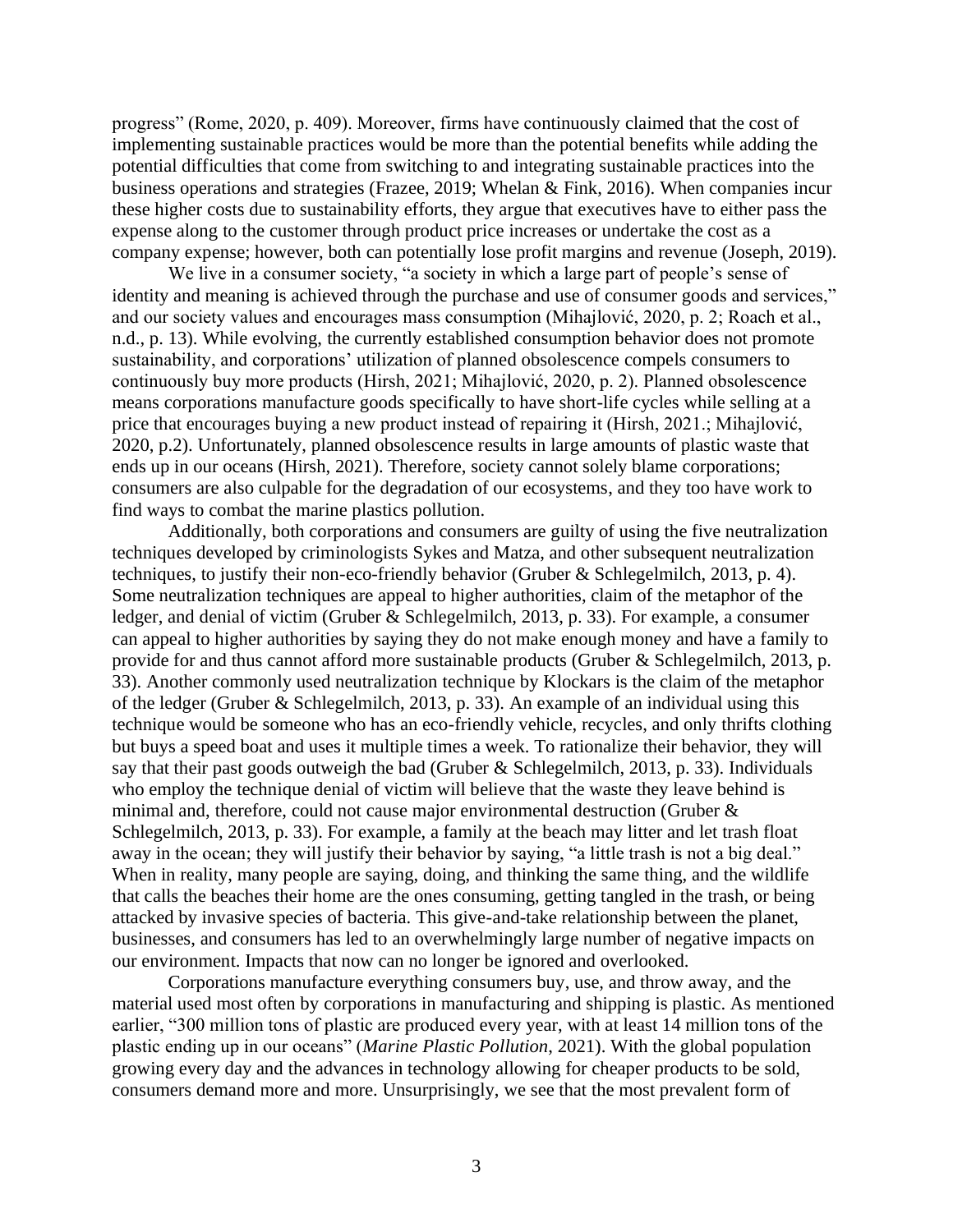marine debris in our oceans and waterways is, in fact, plastic (NOAA, 2021). Furthermore, researchers took water samples from every ocean and conclusively found microplastics in every sample (*Marine Plastic Pollution*, 2021). While corporations produce large amounts of plastic and their industrial activities are not all eco-friendly, as I have said before, they are not the only ones to blame. Citizens' littering, not recycling, and not being ethical consumers play a massive role in plastic debris ending up in the oceans.

Plastic debris, whether straws, water bottles, bags, etc., all have widespread effects on the marine environment. As I have said before, right now, marine plastics account for "80% of all marine debris found from surface waters to deep-sea sediment," making it the most prevalent form of litter in the ocean (*Marine Plastic Pollution,* 2021). When these plastics land in our oceans and waterways, they are marine plastics and eventually break down into what scientists call microplastics. Microplastics are small plastic pieces that are roughly "5 millimeters" in length (NOAA, 2021). While they are small, their size is not comparable to the massive widespread damage they cause to our marine ecosystems. According to Carini (2017)*,* "2/3rds of the world's fish are suffering from plastic ingestion. At least 100,000 marine creatures will die from plastic entanglement, and approximately 1 million sea birds will die from plastic just in one year." As mentioned earlier, marine plastics can carry invasive species that threaten our oceans' food chains and biodiversity (*Marine Plastic Pollution,* 2021). Our ecosystems are interconnected, and plastics that end up in the ocean are not just staying there. They are traveling to many inland locations and raining down onto mountains and hilltops. More recently, scientists have discovered that "more than 1,000 tons of microplastics... equivalent to more than 123 million plastic water bottles – rain down onto protected areas in the western U.S. each year" (Imster, 2020). Microplastics are causing massive destruction to the ecosystems that we depend on for food, water, and life.

Many items are made to be "single-use items," meaning they have one use, and once that use is fulfilled, they are thrown out (Giacovelli, 2018, p. 2). A perfect example of a single-use item is a plastic water bottle. Once a consumer finishes the water bottle, the plastic water bottle itself no longer has any use to the consumer, so they throw it away; hence why it is called a single-use item. According to Giacovelli (2018, p. 10), single-use plastics primarily litter the environment because of irresponsible individual behavior and poor waste management systems. Consequently, these single-use items make up the infamous "garbage patches" first discovered in 1977 by Charles Moore. These garbage patches are large masses of floating microplastics and other plastics that have accumulated together because of the currents (*Great Pacific Garbage Patch*, 2012). While efforts have been made to re-evaluate plastics, their value to society, their lifecycle through experimentation, and regulations and legislation, little progress has been made. This is because the desire for more and more at lower prices and the low cost for corporations continues to increase demand and production, and as a result, more and more plastics end up in the oceans (Pinto Da Costa, 2020, pp. 10–11). With more and more plastic landing in our ocean and forming the six large "garbage patches," the effects of neglect and gluttony posed by consumers and corporations will result in our seas, according to Canadian Federal Environment Minister Catherine McKenna, "containing more plastic than fish in weight" by 2050 (Media Planet, 2020). Plastics in the oceans, rivers, lakes, etc., affect everyone everywhere by destroying ecosystems and by even being in the food and beverages we consume. Moreover, while scientists are researching more into this, they have found traces of microplastics in human placentas (*Marine Plastic Pollution*, 2021). Even more frightening, research has conclusively found a relationship between microplastic ingestion "interfering with the body's endocrine system,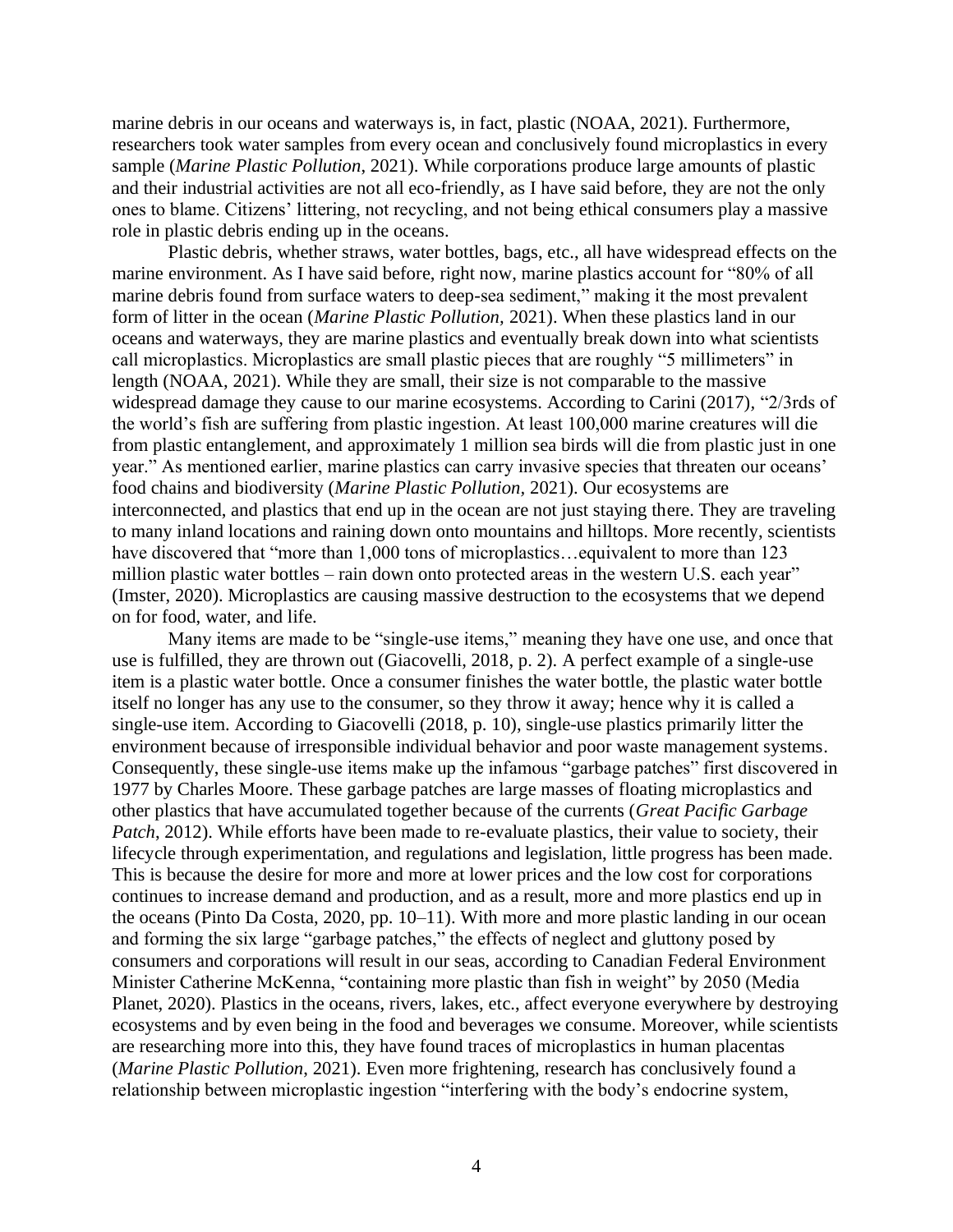causing developmental, reproductive, neurological, and immune disorders in both humans and wildlife" (*Marine Plastic Pollution*, 2021). The overconsumption of raw materials and goods has left remnants of plastic packaging in our waterways and in both wildlife and humans. The continuous neglect by corporations, government, and consumers has led to the current climate crisis we face today.

Microplastics also have caused significant degradation to our ecosystems because of tourism. The tourism industry, pre-covid, was a booming sector of the economy, attracting individuals from across the world to visit various destinations, with "80% of all tourism taking place in coastal areas" (*Tourism's Plastic Pollution Problem*, n.d.). Additionally, many of the products bought by tourists are considered single-use items and cannot be recycled. The neglect of individuals, resorts, and cruises has resulted in a considerable number of single-use items ending up along the beaches and in the ocean (*Marine Plastic Pollution*, 2021). But the irony here is that tourists travel to these destinations to see their beauty, and big tourism corporations' profit from the natural beauty that these coastal locations offer. However, when plastic debris is on the beaches and in the water, it ruins these locations' aesthetic value, which lowers big tourist firms' profits since tourists want to see nice locations that are not littered (*Marine Plastic Pollution*, 2021). To combat this, firms and local governments in these tourist locations have to put money towards "cleaning and maintenance of the sites," which has resulted in a "major economic cost" (*Marine Plastic Pollution*, 2021). Neglect on the part of the tourism industry and vacationers has caused the demise of once beautiful and flourishing environments. As experts have said, "during peak tourist season, marine litter in the Mediterranean region was found to increase by up to 40 percent" (*Tourism's Plastic Pollution Problem*, n.d.). By leaving trash and single-use plastics at the beach or in the water, illegally dumping, and turning a blind eye, corporations and consumers have furthered the destruction of these once flourishing ecosystems.

Plastic does not fully decompose. Instead, it deteriorates into tiny microplastics, and this process can take hundreds of years. Corporations have engaged in detrimental behavior to the environment and have thrived off consumers' desire for cheap throw-away products. Consumers do not care about their cheap products because if they forget them at the beach or they float away in the ocean, they are easily replaceable. Likewise, it is in every corporation's nature to find ways to cut costs and improve the bottom line. However, with the growing concern of marine plastics landing in our oceans and the evident destruction that can no longer be ignored nor overlooked, consumers are demanding change and are looking for ways to change their behavior. This call for action has pressured major corporations to look for innovative processes and techniques that would let corporations build and deliver goods in ways that do not harm the environment. Moreover, they are looking for ways to lower their costs and maintain a steady price for the consumer, so these products maintain profitability and do not encourage consumers to look for similar but cheaper goods.

#### *What corporations are currently doing?*

Corporations like Adidas, which manufactured "400 million pairs of shoes every year," have been leading the sustainability effort to relieve some of the stress put on the environment through research and manufacturing (Morgan, 2020). Adidas, in 2015, partnered with an "environmental organization Parley for the Oceans" to convert "marine pollution into sportswear" (Morgan, 2020). Through this partnership, Parley collects waste and then sends it to the Adidas processing plant (Morgan, 2020). At the Adidas processing plant, Adidas converts plastic bottles, which have polyethylene terephthalate, into a form of what they call "ocean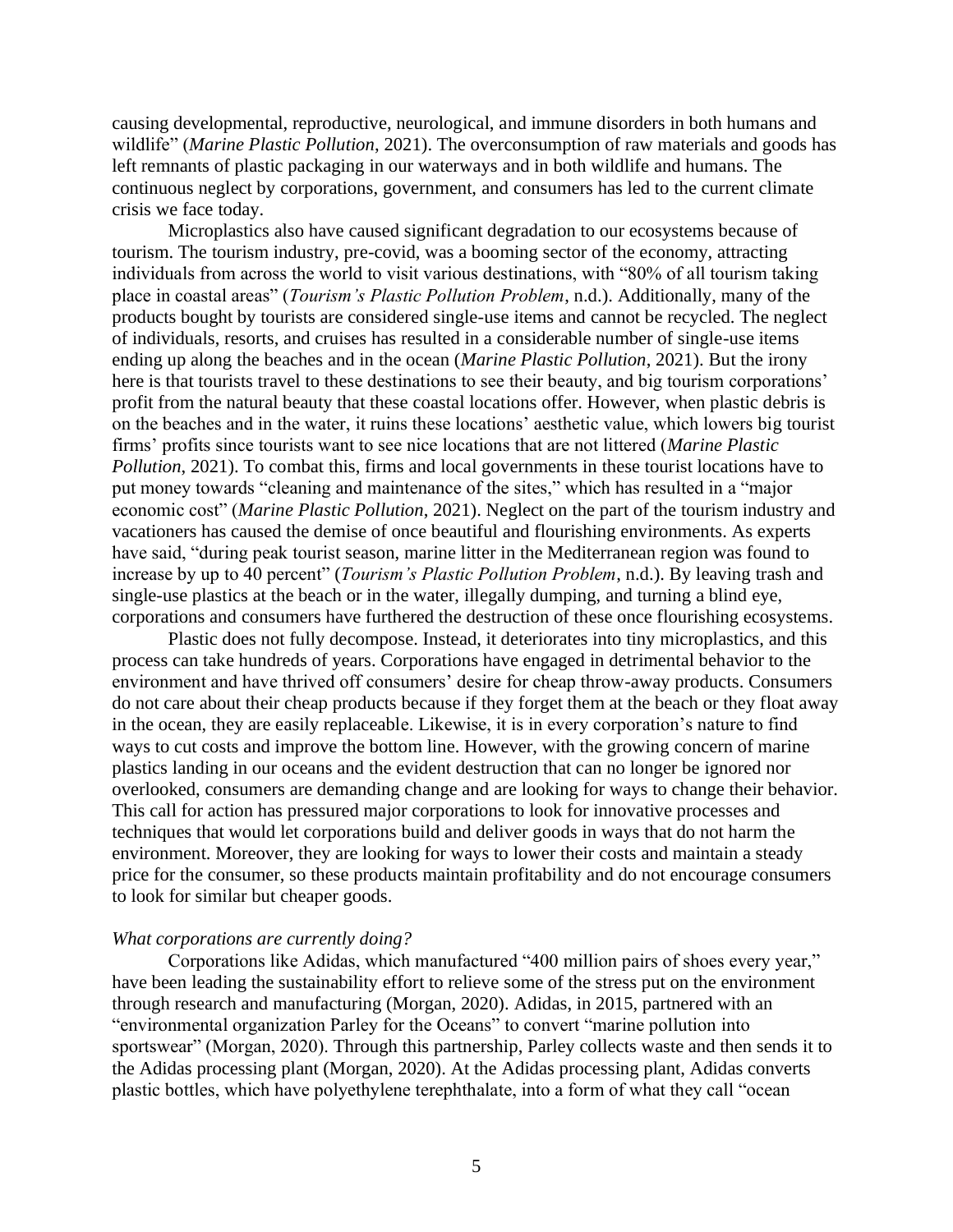plastic" polyester yarn (Morgan, 2020). Browsers on the Adidas website can see Primeblue products "made out of recycled polyester from plastic intercepted from beaches and marine communities before it reached ocean waters" (Newcomb, 2020). For example, in 2018, Adidas asserted that they had manufactured roughly five million pairs of shoes out of recycled plastics (*Adidas Test to Sell Shoes Made of Ocean Plastic Was So Successful, They're Going Even Further*, 2019). In addition, Adidas found that by using recycled polyester, the company uses less water and chemicals (Morgan, 2020).

Adidas is not keeping their initiative to just their shoes and sports apparel, nor are they focused solely on becoming more efficient in collecting plastic waste and using these recycled plastics in their products. Executive Board member Gil Steyaert, who is responsible for global operations, said Adidas is advancing its methods and techniques for manufacturing products by experimenting with more sustainable materials (*Adidas Test to Sell Shoes Made of Ocean Plastic Was So Successful, They're Going Even Further*, 2019). Moreover, Steyaert said that Adidas is working to discover new ways to reduce CO2 emissions and prevent waste (*Adidas Test to Sell Shoes Made of Ocean Plastic Was So Successful, They're Going Even Further*, 2019). Steyaert also noted that they are integrating sustainability practices into every part of Adidas supply chain process and in their offices (*Adidas Test to Sell Shoes Made of Ocean Plastic Was So Successful, They're Going Even Further*, 2019). Additionally, "in 2018 alone, [Adidas] saved more than 40 tons of plastic waste in [its] offices, retail stores, warehouses, and distribution centers worldwide and replaced it with more sustainable solutions" (*Adidas Test to Sell Shoes Made of Ocean Plastic Was So Successful, They're Going Even Further*, 2019). Lastly, Adidas is investing billions into development, technology, advertising, sourcing, and supplies (Loh, 2021). Overall, they are pushing to "improve [their] environmental performance during the manufacturing" (*Adidas Test to Sell Shoes Made of Ocean Plastic Was So Successful, They're Going Even Further*, 2019).

Furthermore, Adidas has partnered with other businesses to find more ways to use biodegradable materials in product development, packaging, and shipping (Newcomb, 2020). During the Superbowl in Miami, Adidas partnered with a football field maker to use their Primeblue, a synthetic plastic-based polyester, as the infill for the Miami Edison High School football field (Newcomb, 2020). Additionally, Adidas is working with Parley to open Parley Ocean Schools (Newcomb, 2020). Parley Ocean Schools are educating people about plastic waste, the ocean, and solutions to help stop plastic from ending up in our ecosystems, wildlife, and the food we eat (Newcomb, 2020). Likewise, Adidas is working with other businesses to make Primeblue more accessible, and they are working to integrate the everyday consumer into their initiative (Loh, 2021). Adidas' vice president of brand strategy, James Carnes, said, "we are letting people know we have a strategy to make out of recycled, be remade and be able to biodegrade" (Newcomb, 2020).

Adidas' initiative thus far has been very successful, with one of their most popular tennis shoes, the UltraBoost, being produced out of these recycled plastics (*Adidas Test to Sell Shoes Made of Ocean Plastic Was So Successful, They're Going Even Further*, 2019). Moreover, through the integration of recycled plastics, Adidas has seen boosts in revenue (Parisi, 2019). In 2019, they made "11 million shoes using recycled ocean plastics," and currently, over "40% of Adidas' apparel uses recycled polyester" (Morgan, 2020). Additionally, Adidas is developing a shoe that will be 100% recyclable, meaning the shoe "can be returned and broken down to create a brand-new pair" (Morgan, 2020). By 2025, Adidas intends to produce nine out of ten of its products out of Primeblue, recycled, or biodegradable materials instead of virgin polyester and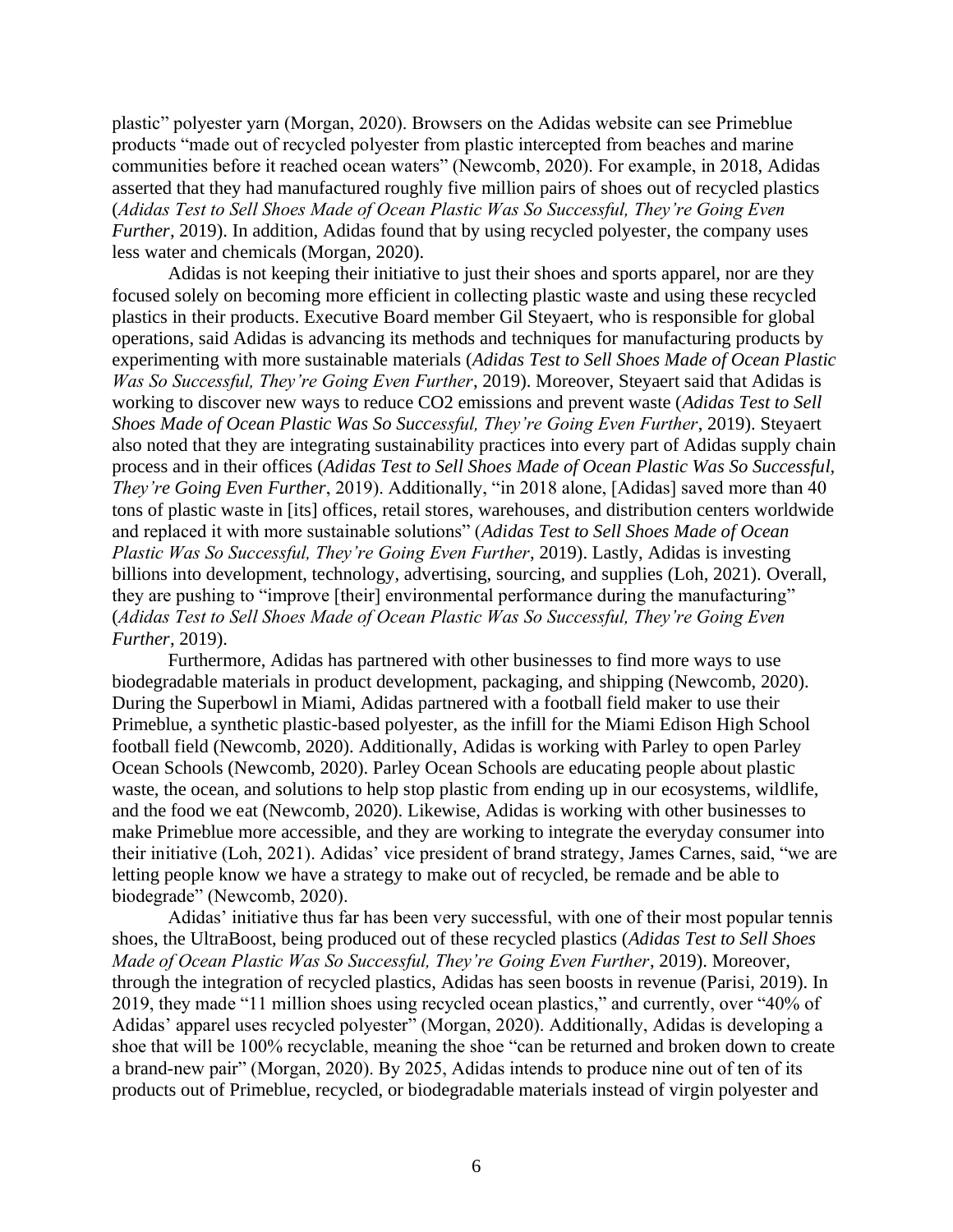other non-recycled materials (Loh, 2021). Their performance socially has been very successful, and they have seen positive reactions from their consumer base (Loh, 2021). Thus, proving that corporations who move towards more sustainable practices can be successful in the long run and receive more profits than before.

Additionally, legislatures are promoting and implementing legislative policies to promote sustainability. For example, Adidas and other fashion giants at the 2018, UN Climate Change Conference, signed the *Fashion Industry Charter for Climate Protection* (United Nations Climate Change, n.d.). Under this charter, by 2050, the fashion industry plans to reach net-zero Greenhouse Gas emissions (United Nations Climate Change, n.d.). The charter sets up working groups consisting of "relevant stakeholders, experts, and initiatives in the fashion and broader textile sector" to facilitate and bolster collaboration by uniting resources and distributing new and necessary tools amongst the fashion giants noted above. Lastly, through collaboration, these working groups will strengthen and establish best practices, reinforce current efforts, and pinpoint and focus on any gaps, all to achieve the charter's mission (United Nations Climate Change, n.d.).

Other big corporations like Nike have initiatives called "investing in our planet," efforts to reduce their carbon footprint, water waste, and product waste (*Investing In Our Planet*, n.d.). Sustainability is changing the corporate landscape with firms reinventing their brands and taking on more sustainable initiatives and practices. Like Adidas, other big corporations are looking to "[relocate] capital, innovate, [become] resilient, and [promote] transparency" in the battle to become sustainable (Narisetti, 2020). For example, Dow Inc, one of the world's largest plastic and packaging producers, has also entered the fight to end plastic waste (Narisetti, 2020). In 2019, Dow Inc joined the fight to end plastic waste by becoming "a founding member of the Alliance to End Plastic Waste, an initiative to accelerate efforts to…end plastic waste in the environment" (Narisetti, 2020). Chairman and CEO of Dow Inc, Jim Fitterling, said, "clearly, the issue that's front and center with plastic is the amount of it that winds up in the ocean" (Narisetti, 2020). This shift in ideals by the largest producers of plastic and packaging demonstrates a change in values amongst corporations and a push towards being more responsible.

Adidas and like-minded corporations are setting the tone for a more sustainable and ecofriendly future by putting sustainability and its environmental impacts at the forefront of their business objectives. For example, on its website, Nike is promoting transparency by allowing customers to read about their initiatives, the waste they put out, etc., in their impact reports (*Investing In Our Planet*, n.d.). Adidas is partnering with other organizations to build opportunities for individuals to learn about plastic waste and the ocean through Parley Ocean Schools which "make the topic exciting and visceral and not heavy, but something with a solution that (people) can get excited about" (Newcomb, 2020). Adidas is changing the current corporate landscape, especially for the fashion and apparel industry, by looking for sustainable and biodegradable options along their entire supply chain and is working to educate and integrate people into their cause. As noted earlier, in a 2017 study about corporate social responsibility, Cone Communication discovered that "87% [of the participants] would buy a product with a social and environmental benefit if given the opportunity" (*2017 Cone Communications CSR Study*, 2017; Butler, 2018). The future corporate landscape will focus heavily on ways corporations can be eco-friendlier and more ethical. In return, this will drive consumers their way while putting less of a negative impact on the environment.

# **III. Analysis**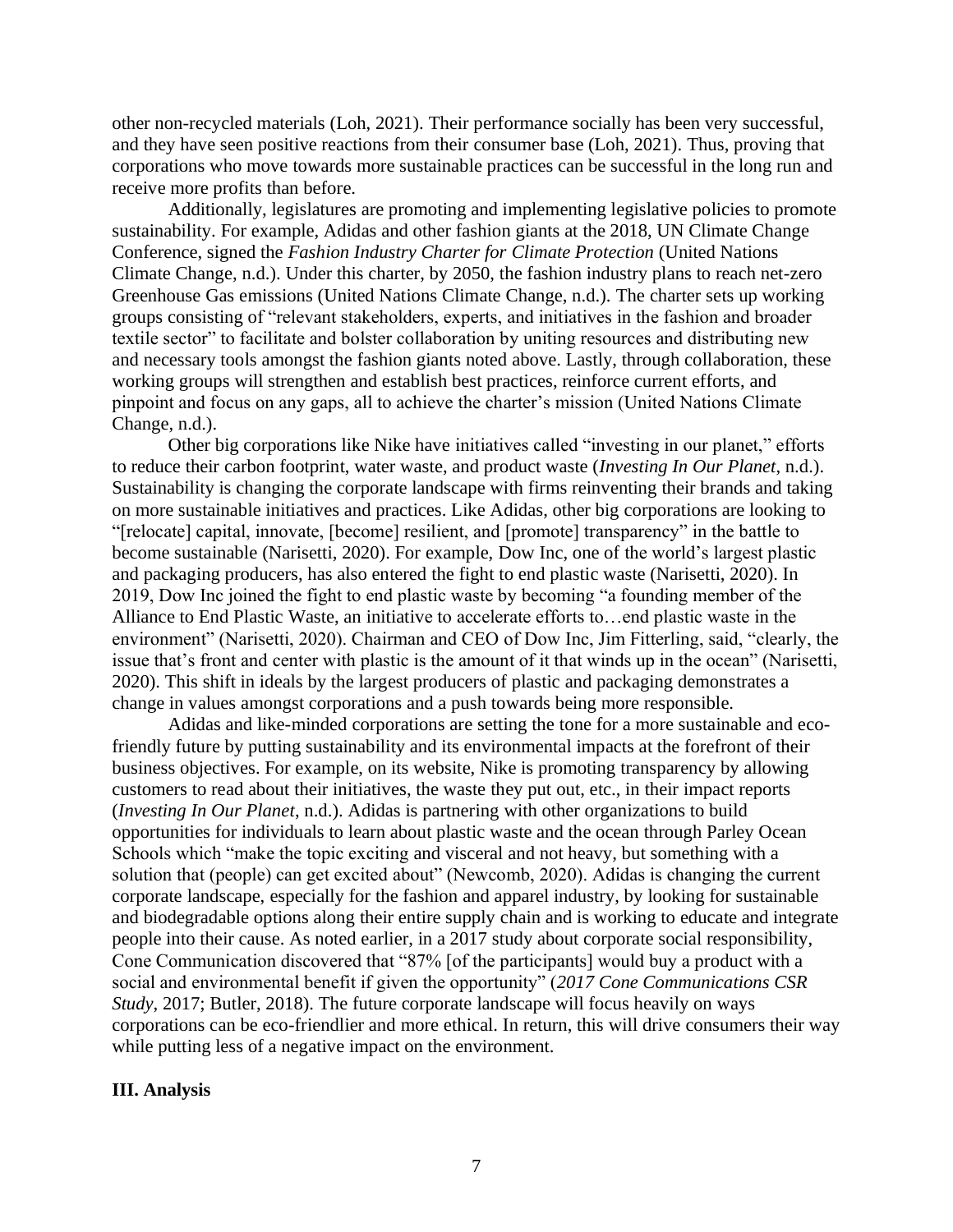### *What is the cost?*

In 2018, the German Federal Institute for Risk Assessment, published a survey revealing that 56% of consumers are concerned about microplastics in food; this is an 11%-point increase from a previous survey (Stieger, 2018). According to a study from PBS NewsHour and Marist Poll, if products were made using more environmentally sustainable materials instead of singleuse plastics, two-thirds of Americans said they would be willing to pay more for them (Santhanam, 2019). Twenty-four percent of the respondents said that if coffee cups, cutlery, and other daily-use items were made with more environmentally sustainable materials, they would be willing to pay 5% more for these single-use items (Santhanam, 2019). However, almost a third said they would be unwilling to pay more for these single-use items (Santhanam, 2019). Lastly, Adidas CEO Kasper Rorsted said that over 70% of consumers, when making a purchase, note that sustainability is an important detail to take into consideration when buying products (*Adidas Pushes Online Sales and Sustainability in Five-Year Plan*, 2021)

Corporations are discovering that their new efforts are indeed more cost-efficient. A 2018 article from Plug and Play explained that "corporations have proven that sustainability initiatives lead to an improved brand image, reduced costs, happier shareholders, increased productivity, and countless more benefits" (The Importance of Corporate Sustainability, 2018). Oxford University and Arabesque Partners conducted a meta-study of two hundred sources that confirmed a "conclusive correlation between good business practices in sustainability and economic profitability" (Investment Insights Centre, 2019). In their study, 90% of the sources reviewed saw sustainable practices lower the cost of capital; 88% saw sustainable practices improving operational performance; and 80% saw sustainable practices increasing returns on investment (Investment Insights Centre, 2019). Likewise, Au Optronics environmental safety and health department manager exclaimed that "waste reduction can save natural resources, decrease environmental impact and save money" (Kolesnikov-Jessop, 2008). Recycling has provided many possibilities for reducing costs through innovation; a Brazilian water company, Lindoya Vida, developed a recyclable bag that they discovered to cost "40% per liter less than most rigid plastic water bottles and less energy-intensive to produce" (Kolesnikov-Jessop, 2008).

Corporations are discovering that their new efforts are indeed more cost-efficient and can result in cashflows. If given the options, research has proven that most consumers would buy more sustainable products, and typically hindrance comes from fear of eco-friendly products being more expensive. However, as seen above, it can actually lower costs for corporations. Therefore, products will likely be priced similar to their non-eco-friendly counterparts and potentially less expensive.

#### **IV. Conclusion**

People, particularly millennials, are changing the conversation to sustainability due to technological advances, social media, and the environmental impacts affecting civilizations worldwide. With more and more populations being exposed to and impacted by climate change, world leaders, corporations, and citizens are wondering what can be done to curb this climate crisis. Since consumers are increasingly interested in corporations' sustainable and ethical behavior, corporations are turning their attention towards promoting sustainable and ethical practices. This shift in focus towards corporate social responsibility by consumers has forced corporations to reinvest internally to create a more positive company image.

When Adidas first started its initiative against marine plastics, the company released seven thousand limited-edition sneakers made using eleven plastic bottles' worth of waste each;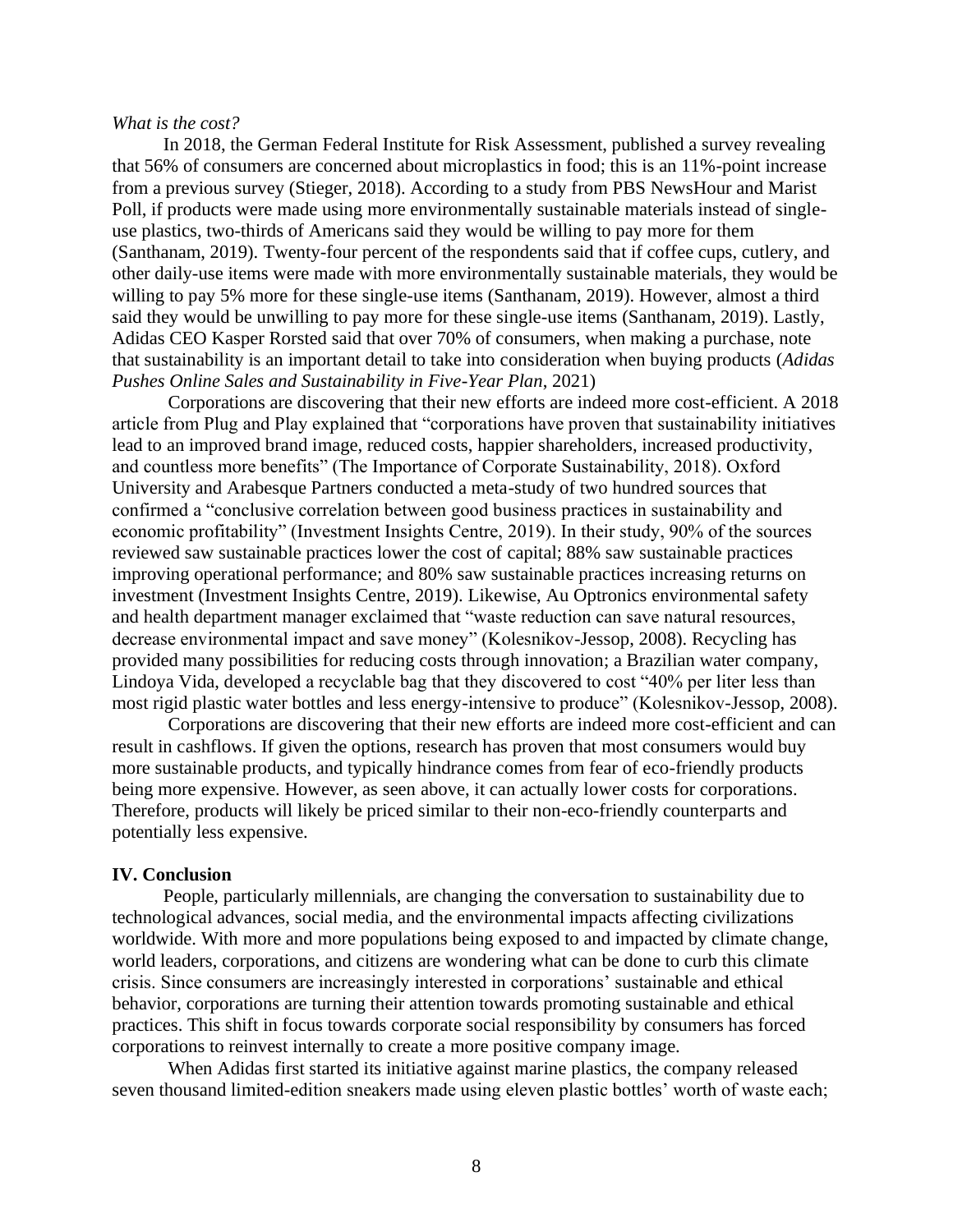they sold out instantly (Aziz, 2018). In 2018, Adidas announced that they intended to sell five million pairs of shoes made of ocean plastics, estimating more than a billion in profits (Aziz, 2018). In 2019, they planned to sell ten million made from ocean plastics (Aziz, 2018). Adidas projects 10% annual growth in sales through to 2025, with profits expected to increase by as much as 18% as a result of their sustainability practices and growth in e-commerce through 2025 (Loh, 2021). Lastly, because of their success in producing sustainable products, Adidas's sustainable products led to a "10% increase in revenue to \$6.4 billion" in the fourth quarter of 2019 (Parisi, 2019).

Suppose corporations can improve brand image, reduce costs, make shareholders happy, and increase productivity, all in the name of sustainability. Then they will do it, and by doing so, corporations will help promote eco-friendly practices and further initiatives to help ease the toll that humans have on our environment. There is abundant research proving that "companies that best manage their environmental and social impact and have better governance practices are more profitable in the medium to long term" (Investment Insights Centre, 2019). Corporations are driven by profit, and they can achieve this by being more sustainable.

With the push towards socially responsible behavior, corporations like Adidas see this as a way to gain an edge in a highly competitive environment. In doing so, Adidas saw its revenue increase, and other corporations like Lindoya Vida found a way to reduce their costs. Thus, many corporations like Adidas and Lindoya Vida see consumer demand for more sustainable and ecofriendly products as a technique to gain the favor of the consumer, reduce costs, and have a competitive edge.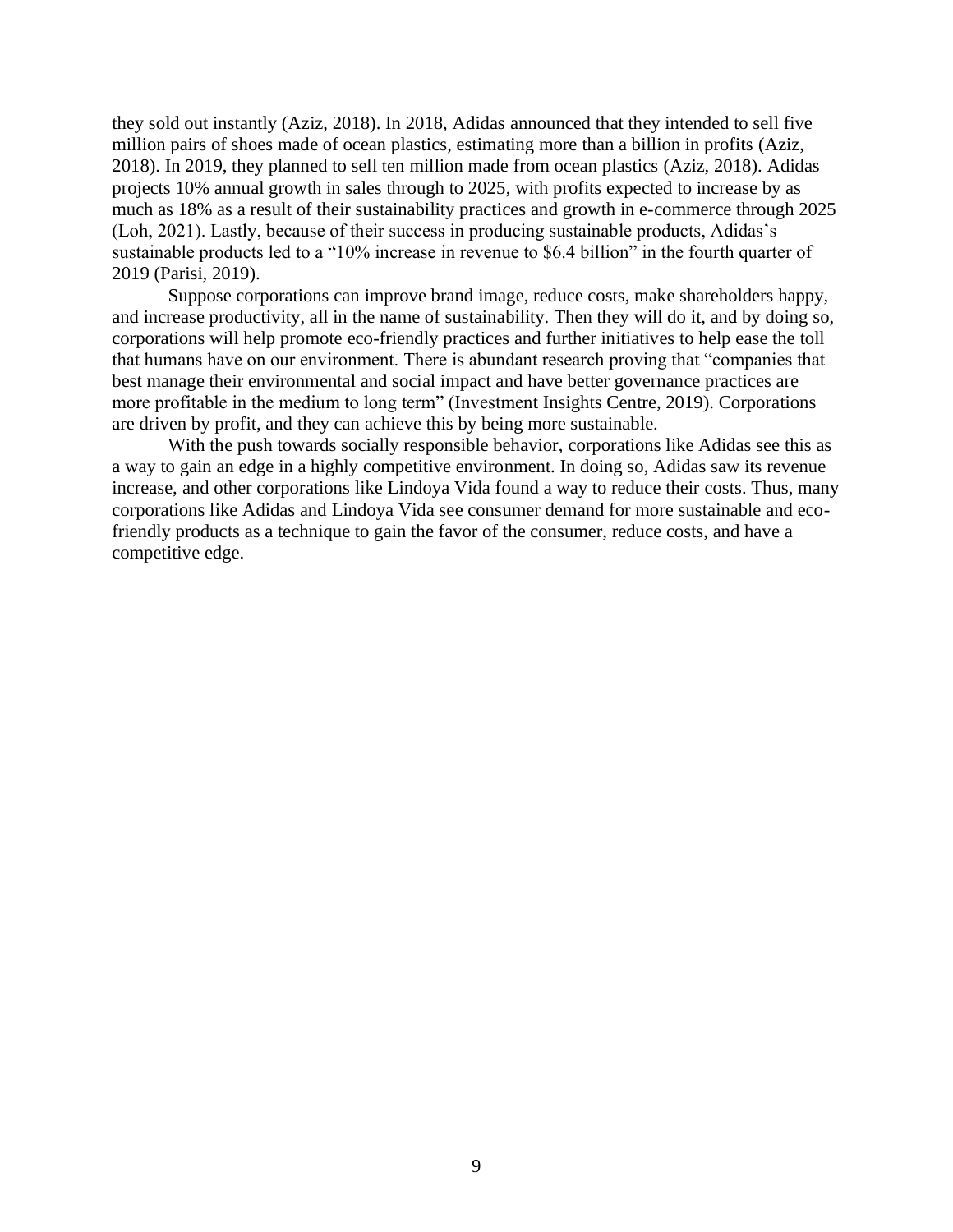## References

- *2017 Cone Communications CSR Study*. (2017). CONE. https://conecomm.com/2017-csr-study/ *Adidas pushes online sales and sustainability in five-year plan*. (2021, March 10). CNBC.
	- https://www.cnbc.com/2021/03/10/adidas-expects-strong-rebound-takes-reebok-hit.html
- *Adidas Test to Sell Shoes Made of Ocean Plastic Was So Successful, They're Going Even Further*. (2019, March 26). Good News Network.

https://www.goodnewsnetwork.org/adidas-shoes-from-ocean-plastic-going-even-further/

- *Adidas to Produce More Shoes Using Recycled Plastic Waste in 2019*. (2019, January 21). Adidas. https://www.adidas-group.com/en/media/news-archive/pressreleases/2019/adidas-to-produce-more-shoes-using-recycled-plastic-waste/
- Aziz, A. (2018, October 31). *The Power Of Purpose: How Adidas Will Make \$1 Billion Helping Solve The Problem Of Ocean Plastic*. Forbes.

https://www.forbes.com/sites/afdhelaziz/2018/10/29/the-power-of-purpose-how-adidaswill-make-1-billion-helping-solve-the-problem-of-ocean-plastic/?sh=765ec3c9d215

- Butler, A. (2018, November 21). *Do Customers Really Care About Your Environmental Impact?* Forbes. https://www.forbes.com/sites/forbesnycouncil/2018/11/21/do-customers-reallycare-about-your-environmental-impact/?sh=766fe1a9240d
- Carini, F. (2017, March 11). *Plastic Pollution Haunts From Sea to Shining Sea*. ecoRI News. https://ecori.org/2017-3-8-plastic-pollution-haunts-environment-from-sea-to-shining-sea/

*Consumer society and the environmental impact on the planet*. (n.d.). ACCIONA. https://www.activesustainability.com/sustainable-development/consumer-societyenvironmental-impact-planet/?\_adin=02021864894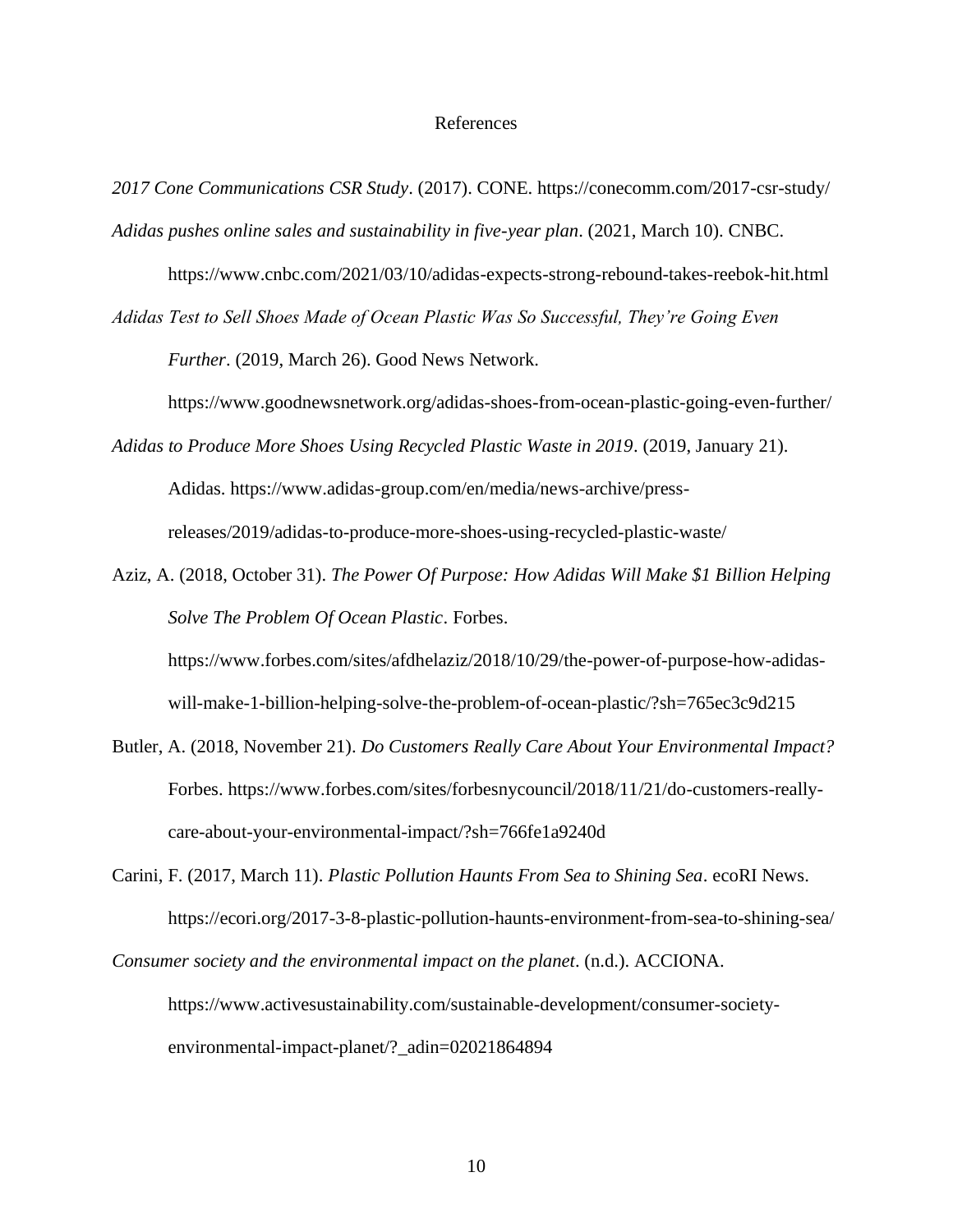- Frazee, G. (2019, September 23). *4 reasons it's hard to become a sustainable business*. PBS NewsHour. https://www.pbs.org/newshour/economy/making-sense/4-reasons-its-hard-tobecome-a-sustainable-business
- Giacovelli, C. (2018, June 5). *Single-use plastics: A roadmap for sustainability*. UN Environment Programme. https://www.unep.org/resources/report/single-use-plasticsroadmap-sustainability
- *Great Pacific Garbage Patch*. (2012, October 9). National Geographic Society. https://www.nationalgeographic.org/encyclopedia/great-pacific-garbage-patch/
- Gruber, V., & Schlegelmilch, B. B. (2013). How Techniques of Neutralization Legitimize Normand Attitude-Inconsistent Consumer Behavior. *Journal of Business Ethics*, *121*(1), 29–45. https://doi.org/10.1007/s10551-013-1667-5
- Hirsh, S. (2021, April 7). *What Is Planned Obsolescence? Major Tech Companies Rely On It*. Green Matters. https://www.greenmatters.com/p/planned-obsolescence
- Imster, E. (2020, June 25). *Plastic Rain: More than 1,000 Tons of Microplastic Rain onto Western Us.* EarthSky. https://earthsky.org/earth/microplastic-rain-western-us/

*Investing In Our Planet*. (n.d.). Nike Purpose. https://purpose.nike.com/planet

- Investment Insights Centre. (2019, March 26). *Is Sustainability Profitable?* Investors' Corner. https://investors-corner.bnpparibas-am.com/investing/sustainability-profitable/
- Joseph, C. (2019, February 12). *The Disadvantages of Going Green for a Corporation*. Chron. https://smallbusiness.chron.com/disadvantages-going-green-corporation-3318.html
- Kang, C., Germann, F., & Grewal, R. (2016). Washing Away Your Sins? Corporate Social Responsibility, Corporate Social Irresponsibility, and Firm Performance. *Journal of Marketing*, *80*(2), 59–79. https://doi.org/10.1509/jm.15.0324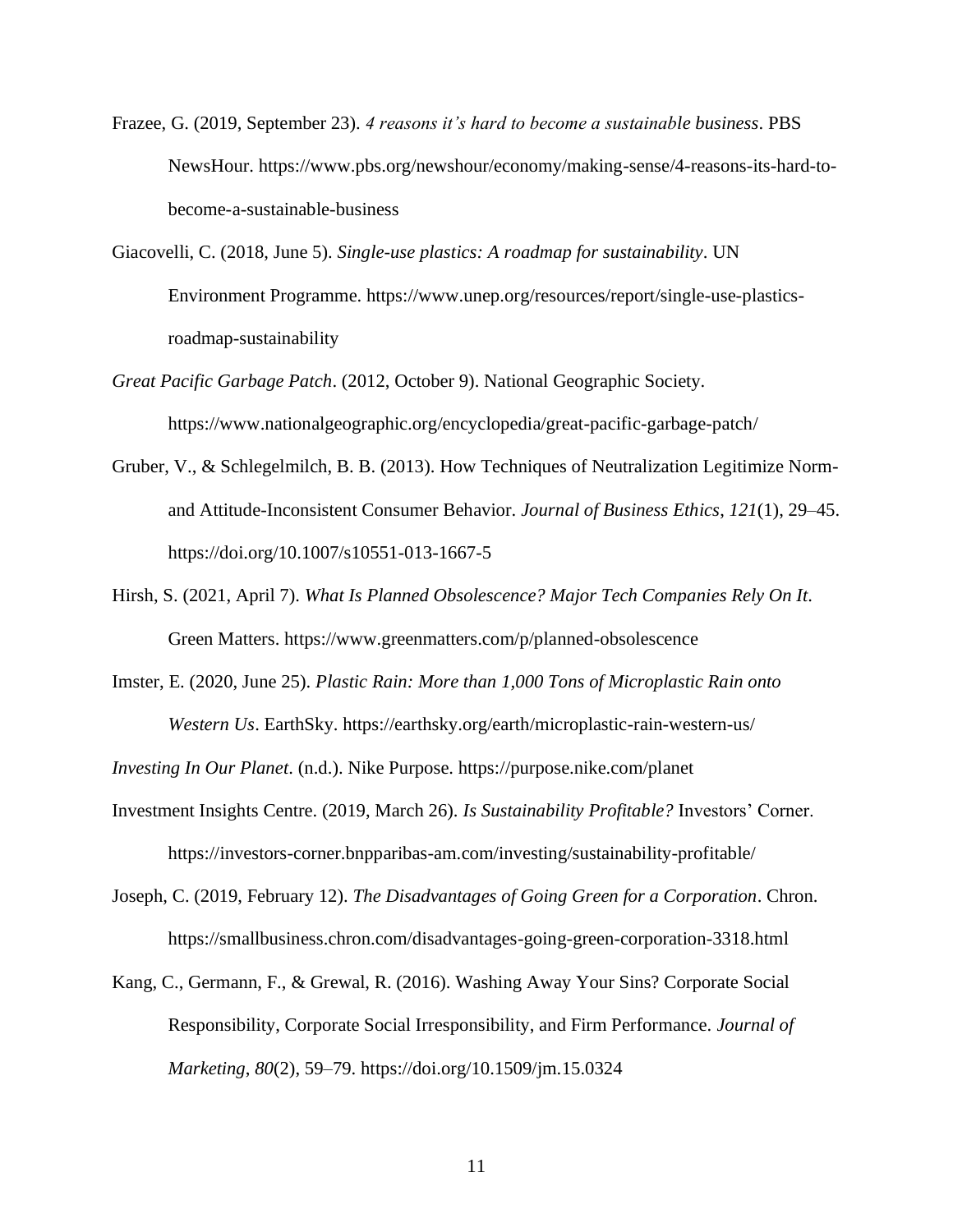- Kolesnikov-Jessop, S. (2008, June 4). *Companies save money through waste reduction*. The New York Times. https://www.nytimes.com/2008/06/04/news/04ihtrbogwaste.1.13451389.html
- Loh, T. (2021, March 10). *Adidas to boost e-commerce, recycled gear in five-year plan*. BNN Bloomberg. https://www.bnnbloomberg.ca/adidas-to-boost-e-commerce-recycled-gearin-five-year-plan-1.1574901
- *Marine plastic pollution*. (2021, November 17). Information Union for Conservation of Nature. https://www.iucn.org:443/resources/issues-briefs/marine-plastic-pollution
- Media Planet. (2020, February 27). *Combatting Plastic Waste with Minister McKenna*. Innovating Canada. https://www.innovatingcanada.ca/environment/combatting-plasticwaste-with-minister-mckenna/
- Mihajlović, B. (2020). The Role of Consumers in the Achievement of Corporate Sustainability through the Reduction of Unfair Commercial Practices. *Sustainability*, *12*(3), 1009. https://doi.org/10.3390/su12031009
- Morgan, C. (2020, October 27). *How Adidas is turning plastic ocean waste into sneakers and sportswear*. Business Insider. https://www.businessinsider.com/adidas-sneakers-plasticbottles-ocean-waste-recycle-pollution-2019-8?international=true&r=US&IR=T
- Narisetti, R. (2020, December). *The challenge of climate change*. McKinsey & Company. https://www.mckinsey.com/business-functions/sustainability/our-insights/the-challengeof-climate-change
- Newcomb, T. (2020, January 28). *Adidas Primeblue Recycled Marine Waste Filling New Miami Football Field, Clothing Line*. Forbes.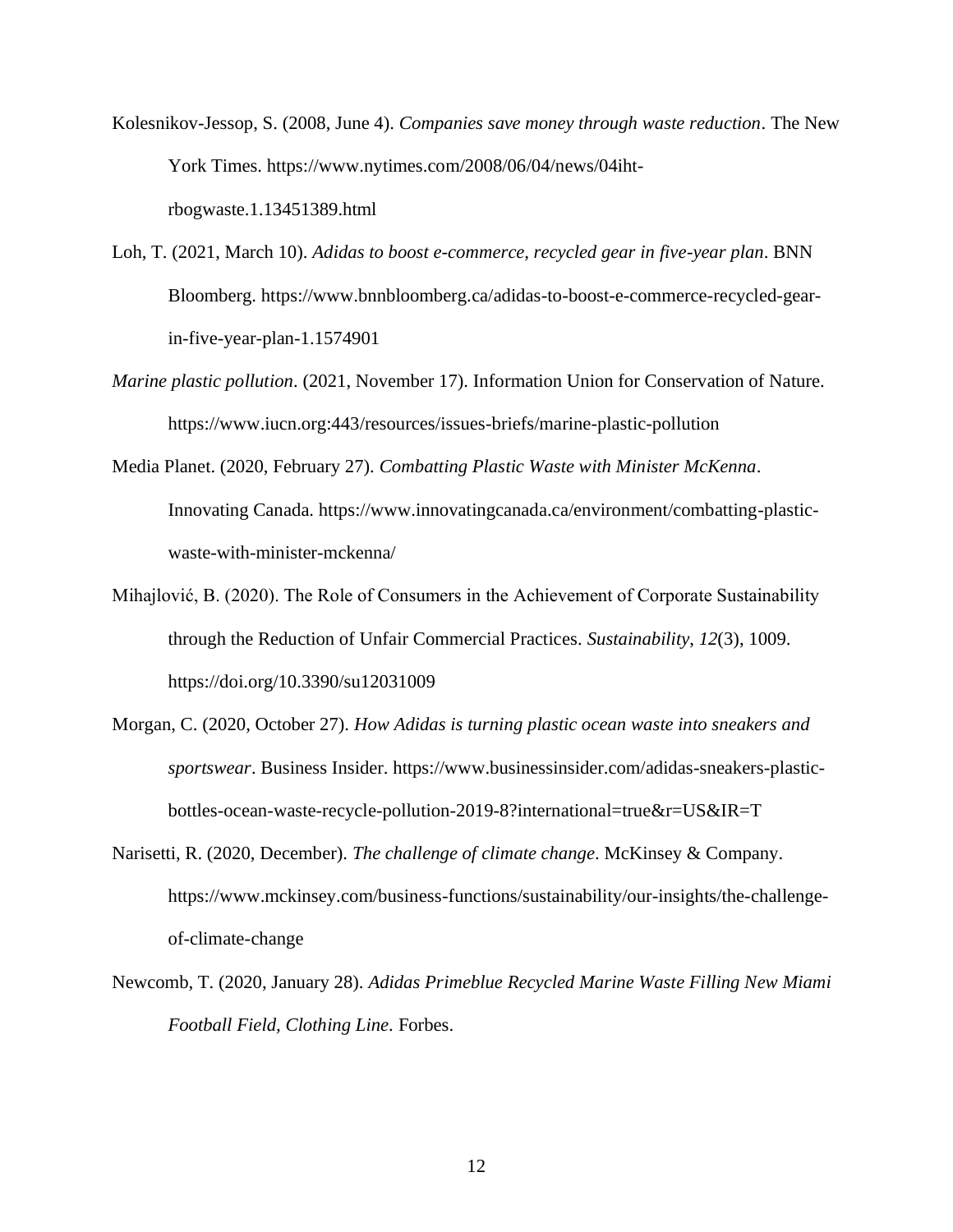https://www.forbes.com/sites/timnewcomb/2020/01/28/adidas-primeblue-recycled-oceanplastic-waste-filling-new-miami-football-field-clothing-line/?sh=5fed38676acc

- NOAA. (2021, February 26). *What are microplastics?* National Ocean Service. https://oceanservice.noaa.gov/facts/microplastics.html
- Parisi, D. (2019, November 8). *Why Adidas sees sustainable products as a 'growth opportunity for years to come.'* Glossy. https://www.glossy.co/fashion/why-adidas-sees-sustainableproducts-as-a-growth-opportunity-for-years-to-come/
- Pinto Da Costa, J. (2020). *The Environmental Impacts of Plastics and Micro-Plastics Use, Waste and Pollution: EU and National Measures*. European Parliament. https://www.europarl.europa.eu/thinktank/en/document/IPOL\_STU(2020)658279
- Roach, B., et al. (n.d.). *Consumption and the Consumer Society* [Supplemental teaching module material]. Global Development And Environment Institute. https://www.bu.edu/eci/files/2019/10/Consumption\_and\_Consumer\_Society.pdf
- Rome, A. (2021). Beyond Compliance: The Origins of Corporate Interest in Sustainability. *Enterprise & Society*, *22*(2), 409–437. https://doi.org/10.1017/eso.2019.76
- Royte, E. (2021, May 4). *We Know Plastic Is Harming Marine Life. What About Us?* National Geographic. https://www.nationalgeographic.com/magazine/article/plastic-planet-healthpollution-waste-microplastics
- Santhanam, L. (2019, November 26). *Most Americans would pay more to avoid using plastic, poll says*. PBS NewsHour. https://www.pbs.org/newshour/nation/most-americans-wouldpay-more-to-avoid-using-plastic-poll-says